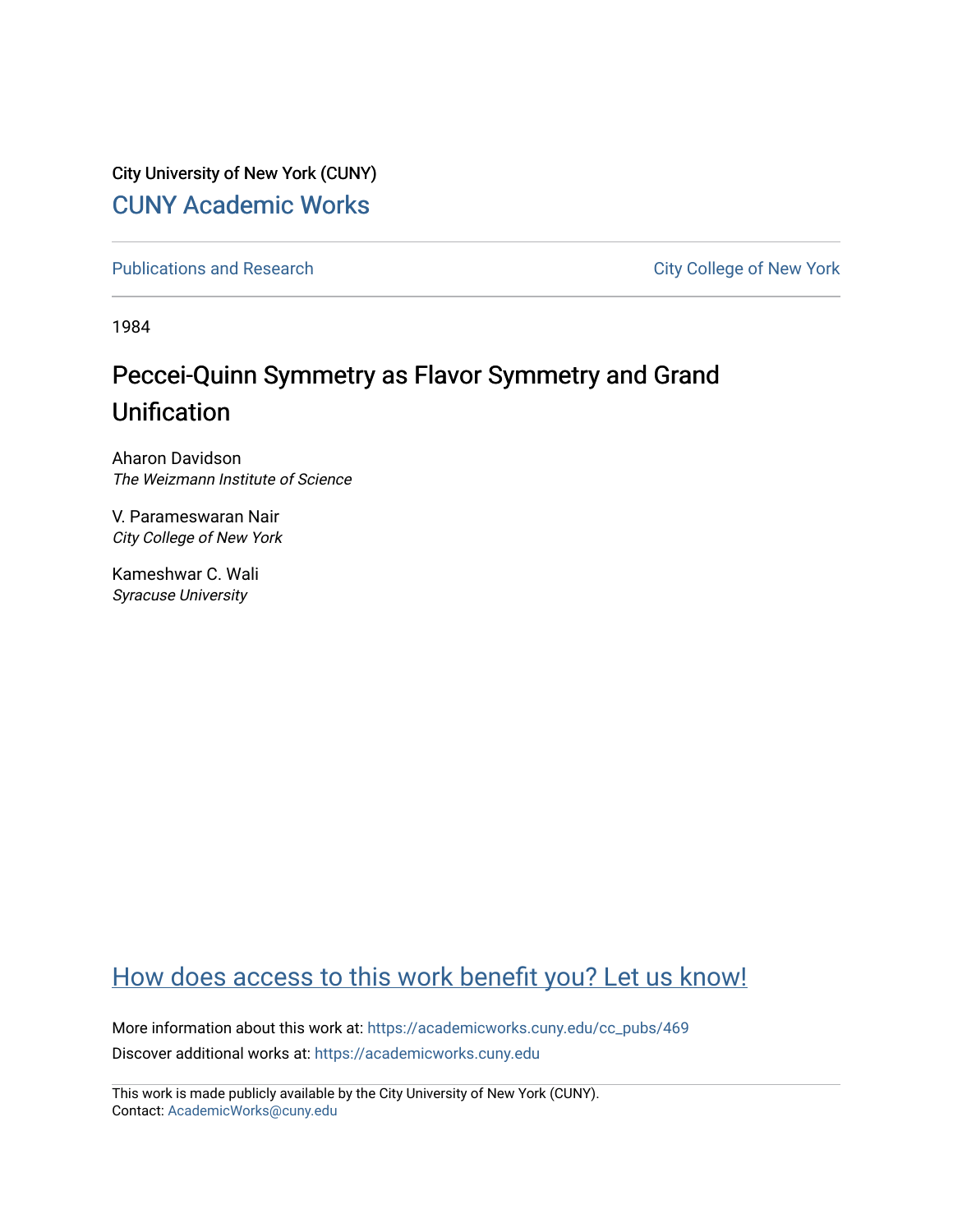## Peccei-Quinn symmetry as flavor symmetry and grand unification

Aharon Davidson

Department of Nuclear Physics, The Weizmann Institute of Science, Rehovot, Israel

V. P. Nair\* and Kameshwar C. Wali Physics Department, Syracuse University, Syracuse, Xew York 13210

(Received 15 August 1983)

We consider the possibility of identifying the Peccei-Quinn (PQ) symmetry as also the flavor symmetry in multigenerational grand unification schemes. The essential ingredient, a global, axial U(1) symmetry in the PQ mechanism to avoid the strong CP-violation problem provides useful constraints on the fermion-Higgs-boson couplings in the theory, thereby leading to identical "canonical" forms for fermion mass matrices in both the charged sectors. These forms are the conjectured Fritzsch-type matrices exhibiting the "nearest-neighbor" interactions in generation space. From among the popular schemes for grand unification, SO(10) emerges as one which has several advantages over the others for constructing multigenerational grand unification models. Reasonable assumptions regarding the quark masses lead to unique PQ quantum-number assignments for the fermionic generations. These quantum numbers combined with the hierarchy in quark masses lead to a picture in which the lighter generations are composite in nature. One can then show qualitatively that the hierarchy is such that logm varies linearly with respect to the generation index.

#### I. INTRODUCTION

The Peccei-Quinn  $(PQ)$  mechanism<sup>1</sup> was originally introduced at the standard  $SU(3)\times SU(2)\times U(1)$  level with the primary purpose of solving the strong CP-violation problem.<sup>2</sup> A global Abelian degree of freedom was invoked to rotate away the potentially dangerous  $\theta F\vec{F}$  term. However, in doing so, it was quite necessary to assume that the corresponding global  $U(1)$  symmetry was axial, leading to color anomalies, and to enlarge the Higgs system so that at least two scalar doublets with opposite PQ assignments are included. With the above ingredients, the strong CP-violation problem is essentially solved. But one is faced with the axion problem<sup>3</sup> and the necessity to explain its experimental invisibility. The recent proposal<sup>4</sup> of Dine, Fischler, and Srednicki (DFS) does exactly that by including a complex Higgs singlet in addition to the two scalar doublets. The axion mass and its coupling strength to normal matter are both inversely proportional to the vacuum expectation value (VEV) of the additional singlet; and if this VEV is large enough, the DFS axion is practically invisible. It is then only a phantom, harmless axion.

While the DFS scenario may by far be the best solution to the strong CP-violation problem, it is highly artificial within the  $SU(3)\times SU(2)\times U(1)$  framework to assign an arbitrarily large VEV to one of the Higgs multiplets in the theory. This, however, is not the case when one contemplates the PQ symmetry along with grand unification. The strong CP-violation problem then can be embedded within the more general gauge-hierarchy problem. Indeed, several grand unified versions of the DFS idea have been proposed.<sup>5</sup> In this paper, we attempt to tie the axiality of  $U(1)_{PQ}$  together with the complex irreducible nature of the fermionic family. From our point of view, SO(10) and

E(6) are preferable to SU(5). It turns out that the same physics which dictates the axiality of  $U(1)_{\text{PO}}$  also requires the desired pair structure of the Higgs doublets. We thus argue that the essential ingredients of the PQ mechanism are actually a signature of proper grand unification.

Recently  $U(1)_{\text{PO}}$  symmetry within the framework of grand unification was suspected to lead to difficulties with constraints from astrophysics.<sup>6</sup> However, more recently several authors have proposed variations of the basic DFS mechanism which can avoid this problem.<sup>7</sup> A soft breaking of  $U(1)_{PQ}$  by Higgs-boson mass terms may be simplest. Grand unified models combined with  $U(1)_{PQ}$  thus remain very attractive.

Now, one of the most striking features associated with the idea of grand unification is its possible realization already at the so-called single-generation level. This leaves aside the overall flavor problem.<sup>8</sup> Moreover, the uniqueness<sup>9</sup> of the possible candidate theories when one considers some requirements on the fundamental fermions, along some requirements on the fundamental fermions, along<br>with the existence of general no-go theorems,<sup>11</sup> which practically forbid simple multigenerational grand unification, undoubtedly signify the special role played by theories such as  $SU(5)$  (Ref. 11),  $SO(10)$  (Ref. 12), and  $E(6)$ (Ref. 13), despite the "superfluous replication"<sup>14</sup> or the generation problem<sup>14</sup> they are not capable of dealing with. This is where the PQ symmetry may play an extra important role. Namely,  $U(1)_{PQ}$  symmetry can be successfully utilized<sup>15</sup> as also the horizontal flavor symmetry. Such an. idea is strongly supported by the one-to-one correlation' between the axial character of the horizontal group factor and the canonical structure<sup>17</sup> of the fermion mass matrix. Indeed, we demonstrate how horizontal  $U(1)_{PQ}$  leads to a variety of fermionic mass relations and allows us to express the generalized Cabibbo-Kobayashi-Maskawa mix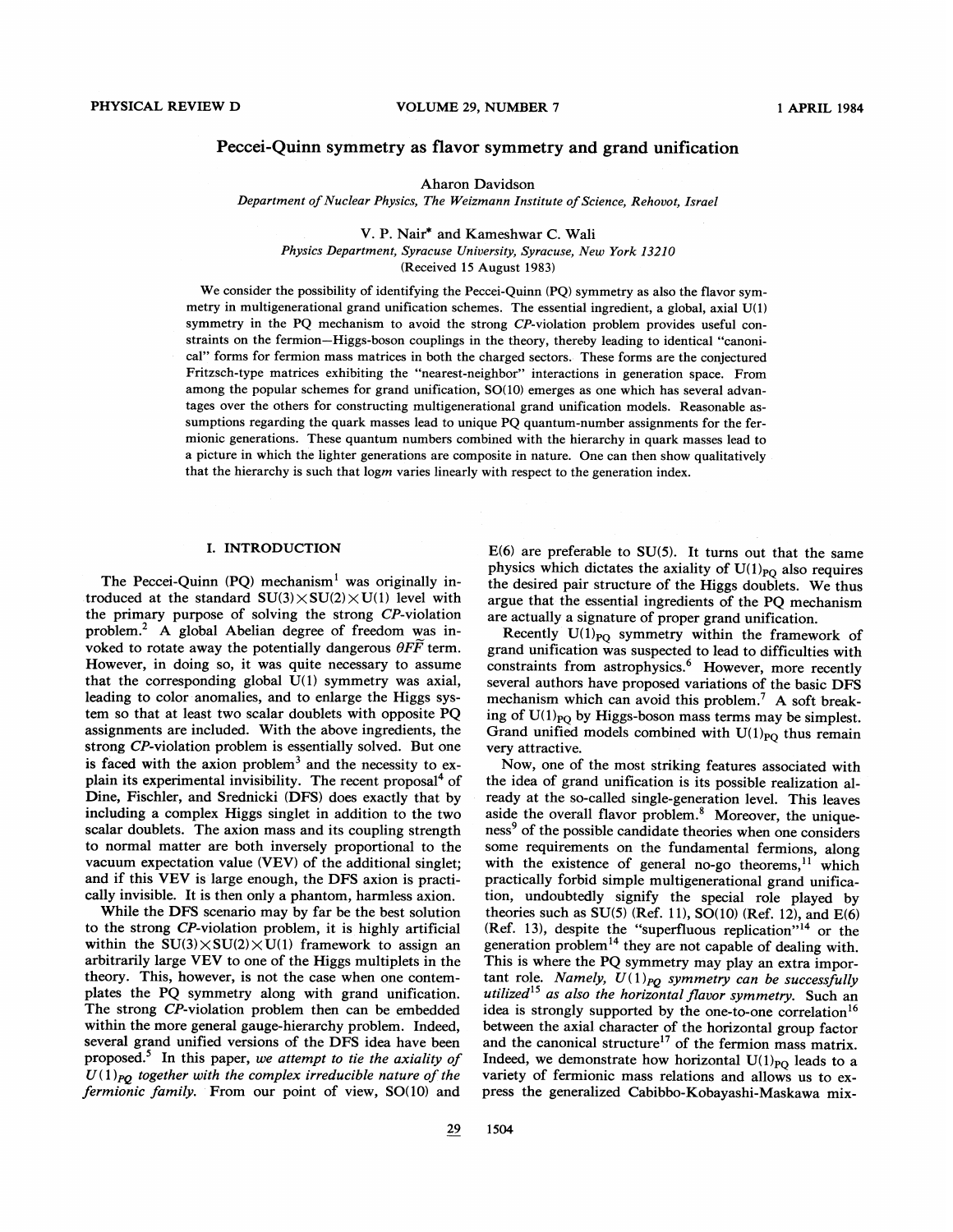ing angles in terms of quark-mass ratios. The relative deformation of  $m(u)$  vs  $m(d)$ , which is known<sup>16</sup> to accompany local  $U(1)_A$  horizontal models, is neatly avoided.

An extremely interesting further result that emerges is the fact that the PQ assignments of all the particles which make their appearance in the theory are uniquely determined up to an overall arbitrary scale. In particular, the fermionic generations exhibit the quantized PQ assignments

$$
1,-3,5,-7,\ldots
$$

respecting some special discrete subgroup of  $U(1)_{PQ}$ . We interpret the uniqueness and the special characteristics of the multigenerational extension of the PQ mechanism as a signature of "horizontal compositeness." Only one family of fermions and its associated Yukawa-interacting scalars need be regarded as fundamental constituents. Other fermionic generations can be viewed as composites of the basic family and appropriately coupled Higgs doublets of the theory. The associated fermion mass matrix and the iterative structure of the theory then tell us that the lighter the family the more composite it is, in the sense that more scalars go into making it. From this point of view, the muon is more elementary than the electron. Thus, the picture of compositeness that emerges from our considerations is very different from those that are currently described in the literature.

To proceed further and understand the full generation structure one needs dynamics. At present, we have no detailed dynamical scheme. Nevertheless, we show by analyzing the dominant effective Feynman graphs that the combination of  $U(1)_{\text{PO}}$  and the horizontal compositeness idea leads to a qualitative understanding of the fermionic mass hierarchy. In fact, in a very crude approximation, logm varies linearly with respect to the generation index. We use quite strongly the facts that only symmetrically coupled Higgs bosons can trigger the mass-generating process, and that only real scalars under the gauge group allow for a composite family structure. Consequently, apart from severely restricting the Higgs system,  $U(1)_{PQ}$  also acquires the power of choosing its grand-unifying group partner.  $G = SO(10)$  emerges as the only tenable candidate.

Altogether, we attempt to provide in this paper a link among various physical phenomena, our major observation being that the strong CP-violation problem, minimal grand unification, the generation puzzle, and even the conjectured horizontal compositeness are very tightly correlated by means of the PQ symmetry.

This paper is organized as follows: In Sec. II, we discuss PQ symmetry in the context of single-generation grand unification schemes SU(5), SO(10), and E(6). In Sec. III, we first consider a U(1) horizontal symmetry in the generation space and show how a simple requirement, namely, that the  $U(1)$  assignments distinguish the different generations, leads to severe restrictions on the forms of the mass matrices. We argue that in order to have nondegenerate, nonzero eigenvalues for the quark masses, a minimum of two Higgs doublets are necessary and thus link the  $U(1)$  symmetry with the  $U(1)$  symmetry necessary to implement the PQ mechanism. We then examine this

symmetry in conjunction with grand unification schemes. Section IV is devoted to some phenomenological aspects such as the mixing angles, mass hierarchies, and the idea of "horizontal" compositeness. We show, albeit qualitatively, that the mass hierarchy is one where logm varies linearly with the generation index.

### II. PECCEI-QUINN SYMMETRY AND SINGLE-GENERATION GRAND UNIFICATION SCHEMES

Consider a single generation of fermions. In addition to the customary gauge transformations of  $SU(3) \times SU(2) \times U(1)$ , let the Lagrangian be symmetric under a global continuous U(1) symmetry. The most general transformation laws of the quarks under the latter symmetry are given by

$$
\begin{bmatrix} u \\ d \end{bmatrix}_{L} \rightarrow e^{iax_{q}} \begin{bmatrix} u \\ d \end{bmatrix}_{L} ,
$$
  
\n
$$
u_{R} \rightarrow e^{iaxu} u_{R} , d_{R} \rightarrow e^{iax d} d_{R} ,
$$
\n(2.1)

where *a* is an arbitrary parameter and  $x_q$ ,  $x_u$ , and  $x_d$  are the  $U(1)$  hypercharges. The global  $U(1)$  symmetry is to be identified with the PQ symmetry required to solve the strong CP problem, in which case it has to be axial. Hence,

$$
x_q = -x_u = -x_d = x \neq 0
$$
 (2.2a)

From the above relation it follows that the color anomaly associated with the  $U(1)_{\text{PO}}$ , namely,

$$
2x_q - x_u - x_d = 4x \neq 0 \tag{2.2b}
$$

Thus, the postulated, global U(1) symmetry has the required anomaly to remove the masslessness of the associated Goldstone boson once the symmetry is broken. Were the U(l) symmetry a local symmetry, the nonvanishing anomaly would spoil the renormalizability of the theory.

The axial nature of the  $U(1)_{PQ}$  symmetry also leads to the requirement that there be at least two distinguishable Higgs doublets if both the up and down quarks are to acquire tree-level masses. To see this, we write the fermion —Higgs-boson coupling terms in the Lagrangian

$$
\mathcal{L}_Y = \Gamma_u \overline{q}_L \phi_u^{\dagger} u_R + \Gamma_d \overline{q}_L \phi_d d_R + \text{H.c.}
$$
 (2.3)

and observe that, while  $\phi_u$  and  $\phi_d$  have identical  $SU(2) \times U(1)$  quantum numbers, their U(1) hypercharges  $h_u, h_d$  must satisfy

$$
h_u = -x_q + x_u = -2x \, , \, h_d = x_q - x_u = 2x \, . \tag{2.4}
$$

Therefore, they carry *opposite* PQ assignments and hence are distinguishable. The need for two Higgs doublets thus originates from quark-mass considerations.

While the PQ mechanism solves the strong CP-violation problem, it creates the well-known axion problem. Within the original framework, the pseudo-Goldstone boson associated with the breaking of PQ symmetry leads<sup>3</sup> to a tinymass particle, the axion, which should have been seen ex-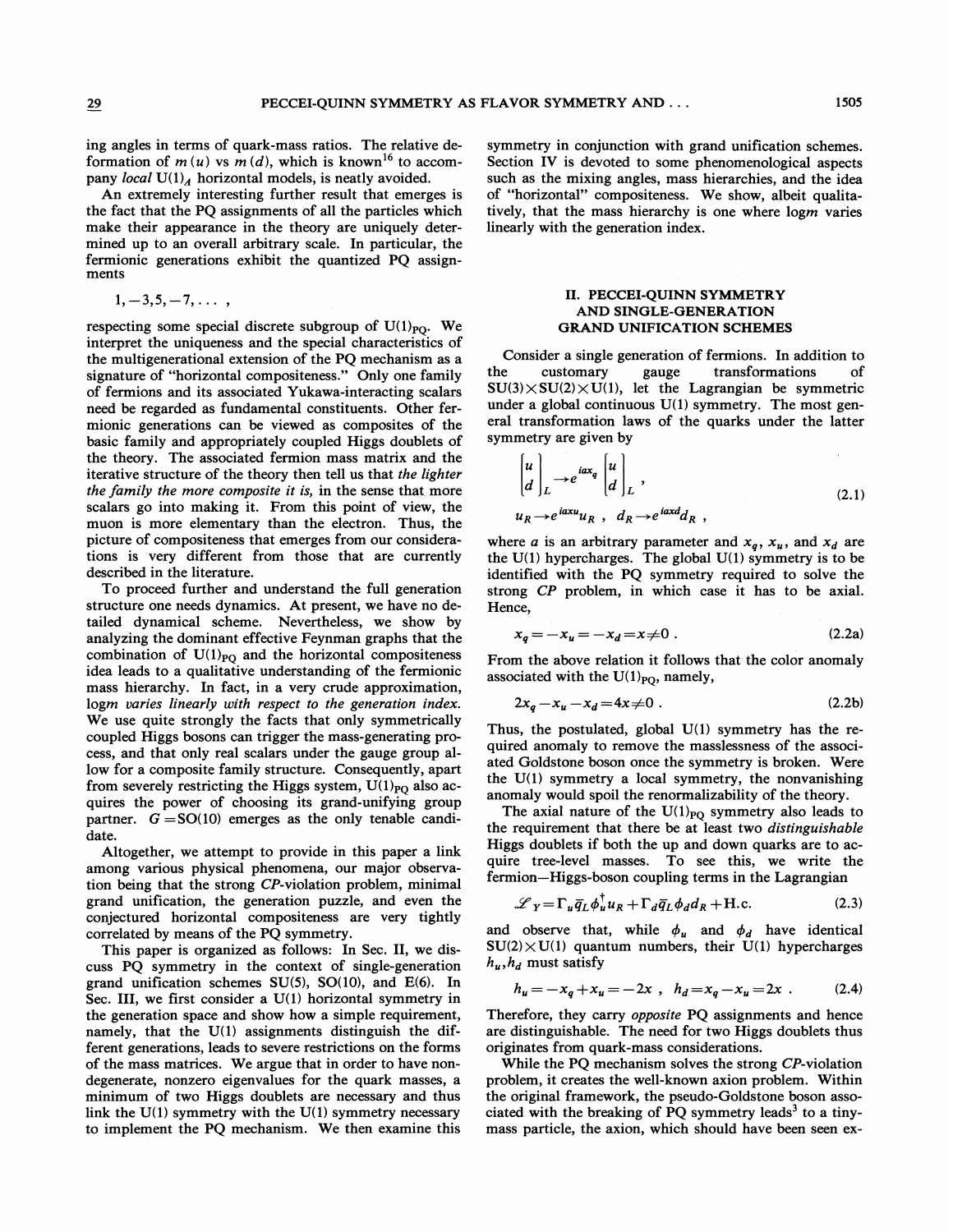perimentally if it existed. As noted earlier, the latter difficulty can be avoided if we modify the original PQ framework and introduce, in addition to the two Higgs doublets, a complex Higgs singlet with a sufficiently large vacuum expectation value. $4$  By this modification one can suppress to any desired degree the couplings of the axion to ordinary matter, making it an "invisible" or "phantom" axion. However, the required huge magnitude of the VEV of the singlet makes no sense at the  $SU(3)\times SU(2)\times U(1)$  level. But within the framework of grand unification schemes, the presence of a singlet with exactly the required properties is necessary for other reasons. Thus, if we temporarily ignore the hierarchy and fine-tuning problems with which the grand unified theories are beset, we are no worse off than before<sup>5</sup> with the added advantage of having eliminated the strong CP-violation problem.

Therefore, we proceed now to discuss in some detail single-generation grand unification schemes based on  $G \times U(1)_{\text{PO}}$ , where the symmetry group G can be one of the currently popular grand unification groups,  $G = SU(15)$ , SO(10), or E(6). Our principal aim is to see which one provides the required features of  $U(1)_{\text{PO}}$  being axial, the pairing of Higgs doublets, the suppression of the axion couplings in the most natural way possible once we accept the above group structure.

### A.  $G = SU(5)$

The basic set of fermions  $\psi_L$ , characterized by their left-handed helicity states, belong to a reducible combination of two representations  $10$  and  $5^*$  of SU(5),  $\psi_L = \psi_{10} + \psi_{5*}$ . The PQ assignments of  $\psi_{10}$  need not be the same as those of  $\psi_5$ . Consequently the axiality of U(1)<sub>PO</sub> is guaranteed only for the up quarks. For other flavors it has to be imposed. The up quarks are special since both  $u_L$  and  $u_L^C$  belong to the same irreducible representation 10 and consequently carry the same PQ assignments.  $u_L$ and  $u_R$  then in turn must carry opposite PQ hypercharges.

The minimal fermion—Higgs-boson couplings in  $SU(5)$ theory is given by

$$
\mathcal{L}_Y = \Gamma_u \psi_{10}^T C \phi_u \psi_{10} + \Gamma_d \psi_{10}^T C \phi_d^{\dagger} \psi_{5^*} , \qquad (2.5)
$$

where C is the antisymmetric charge-conjugation operator,  $\phi_u$  and  $\phi_d$  are two independent scalar multiplets which transform as  $\leq$  or  $\frac{45}{5}$ . Note that  $\phi_u$  has to be a  $\leq$ , otherwise  $m_u = 0$  as a consequence of the antisymmetric nature of the  $\phi_{45}$  couplings. As in (2.3),  $\phi_u$  and  $\phi_d$  have to have opposite PQ assignments once we let  $\psi_{10}$ ,  $\psi_{5*}$  have the same assignments in order that  $U(1)_{PQ}$  be axial.

Thus, neither the axial nature of  $U(1)_{\text{PO}}$  nor the two Higgs multiplets with opposite PQ assignments follow naturally in the case of SU(5). However, it does provide the necessary framework for suppressing the axion couplings along with its mass in a natural way. The  $SU(2) \times U(1)$ -singlet scalar with a large VEV, assumed in the DFS mechanism, is present in the theory to begin with. It is an element of the Higgs multiplet  $\phi_{24}$ , complexified to accommodate  $U(1)_{PQ}$ , which is responsible for the spontaneous breakdown of SU(5) into its maximal  $SU(3)\times SU(2)\times U(1)$ .

#### **B.**  $G = SO(10)$

Grand unification based on  $G = SO(10)$  has the following three main features that distinguishes it from SU(5): (i) The theory is automatically anomaly free. (ii) It allows for more than one way in which the symmetry can be broken down to  $SU(3) \times SU(2) \times U(1)$ . It allows, for instance, an intermediate left-right-symmetric substructure. (iii) The single-generation fermionic states belong to a *single* irreducible complex representation.

It is mainly the last feature which provides a link between grand unification and the strong CP-violation problem. It also allows, as we shall see in Sec. III, a unique multigenerational extension. Since  $f_L$  and  $f_L^c$  both are members of the same complex irreducible representation  $\psi_{16}$ , they must transform alike under any additional direct-product symmetry. If such an extra symmetry happens to be a global  $U(1)_{PQ}$ ,  $f_L$  and  $f_R$  must carry opposite PQ assignments. This conclusion is valid for any arbitrary representation. Thus, the axiality of  $U(1)_{PQ}$  is not a free choice. It is dictated by the pure generation structure of flavor-chiral  $SO(10)$ . The PQ assignments can then be thought of as the common "family name" for all quarks and leptons which belong to the same family.

Let us next consider the fermion—Higgs-boson couplings which have the compact form

$$
\mathscr{L}_Y = \Gamma \widetilde{\psi}_{16} C \phi^{\dagger} \psi_{16} , \qquad (2.6)
$$

where  $\phi$  is either 16, 120, or 126. If more than one Higgs multiplet contributes, they all must have the same PQ assignments. Now under the decomposition of SO(10) into  $SU(5)\times U(1)$  [with U(1) being the local  $T_{3R}+\frac{3}{4}(B-L)$ ], we discover the desired pair structure in the Higgs system, namely,

$$
\underline{10} = \underline{5} + \underline{5}^* ,
$$
  
\n
$$
\underline{120} = (\underline{5} + \underline{5}^*) + \underline{10} + \underline{10}^* + \underline{45} + \underline{45}^* ,
$$
  
\n
$$
\underline{126} = 1 + (\underline{5}^* + \underline{45}) + \underline{10} + \underline{15}^* + \underline{50} .
$$
  
\n(2.7)

We observe that for each  $\phi_d$  (5 representation) there exists  $\phi_u$  (another 5) with exactly opposite PQ assignments, because in each of the above irreducible representations, which are the only ones that couple to the  $\psi_{16}$ , there is a  $(\phi_d + \phi_u^*)$  combination. This property exhibits a natural link between SO(10) and U(1)<sub>PO</sub>.

## C.  $G = E(6)$

Finally, we will examine briefly  $G = E(6)$ . As in SO(10), E(6) admits a single lowest-dimensional complex irreducible representation, namely 27, to which the basic set of fermions belong. Under the decomposition of E(6) with respect to SO(10),  $27 = 16 + 10 + 1$ . It has the disadvantage, of course, that just to start with it contains more than the known low-energy fermions and symmetry breaking has to be invoked in such a manner that they acquire heavy enough masses to have escaped observations. Further the relevant Higgs multiplets that can couple to the fermions and give masses to them are 27, 351, and 351'. In contrast to SO(10), where some of the relevant Higgs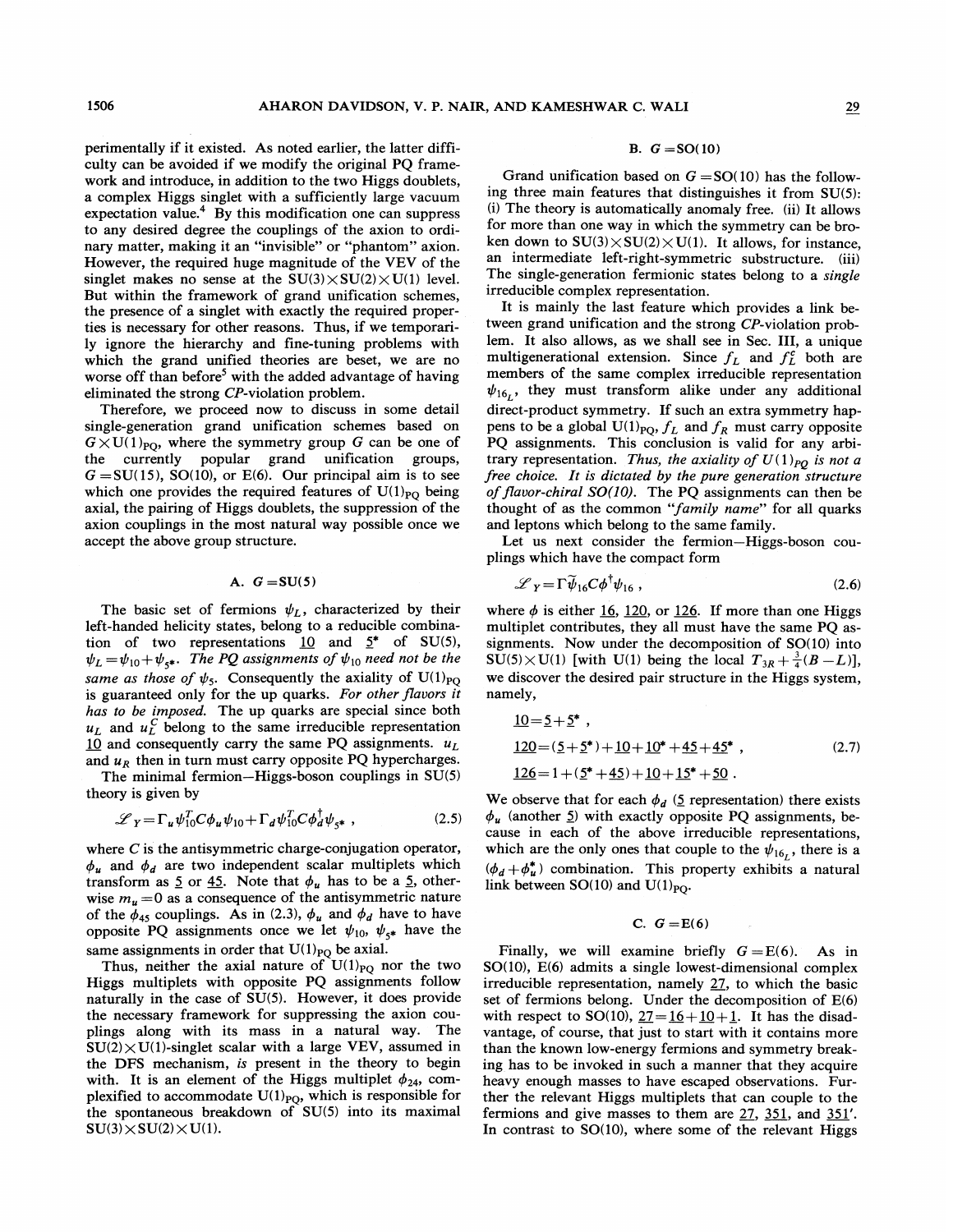multiplets are real under the gauge group, all the above multiplets of E(6) are complex. This property turns out to be detrimental to multigenerational extension of  $U(1)_{PO}$ , leading to SO(10) as the most preferable candidate for G.

## III. PECCEI-QUINN SYMMETRY AS HORIZONTAL FLAVOR SYMMETRY

In this section we shall consider some features of an axial  $U(1)$  symmetry acting as a horizontal symmetry on the generation. We shall see that it has all the characteristics of a PQ symmetry. The identification of the two can thus be made. The initial part of the discussion can be made at the  $SU(3) \times SU(2) \times U(1)$  level.

Let the left-handed spin- $\frac{1}{2}$  chiral fields  $\psi_L^i$  belonging to the ith generation transform as

$$
\psi_L^i \to e^{iax_i} \psi_L^i \t\t(3.1)
$$

under some global, axial symmetry  $U(1)_A$ . To distinguish the different generations and thereby avoid the "superfluous" replication, we impose the condition that the axial charges  $x_i$  satisfy

$$
x_i \neq x_j \; , \quad i \neq j \; , \tag{3.2}
$$

and consider its implications on the form of the mass matrix. For this purpose it is sufficient to consider a specific quark sector with charge  $\frac{2}{3}$  or  $-\frac{1}{3}$  at the SU(2) $\times$ U(1) level. In what follows we shall consider the down-quark sector.

We note that if a Higgs doublet  $\phi$ , which transforms as

$$
\phi \rightarrow e^{iah} \phi \tag{3.3}
$$

is to be coupled to quark fields transforming as (3.1), a Yukawa-type coupling  $\bar{q}_L^i \phi q_R^i$  is allowed if and only if

$$
x_i + x_j = h \tag{3.4}
$$

The above condition which is symmetric between  $i$  and  $j$  is a direct consequence of the axial nature of the assumed  $U(1)$  symmetry. Were the  $U(1)$  symmetry vectorial, we would have the condition  $x_i - x_j = h$ .

It is convenient for the following discussion to introduce a symmetric matrix  $X$  given by

$$
X_{ij} = x_i + x_j \tag{3.5}
$$

We note that the trivial-looking condition (3.2) imposes severe restrictions on the mass matrix. Thus, at most one element which equals  $h$  can appear in any given row, column, and along the principal diagonal of  $X$  and the result is that a given Higgs doublet can have at most  $N$  different entries in an N-dimensional mass matrix. For  $N = 3$ , as an example, the matrix X has the form

$$
X = \begin{bmatrix} \cdot & h & \cdot \\ h & \cdot & \cdot \\ \cdot & \cdot & h \end{bmatrix}
$$
 (3.6)

with the dots representing entries different from h.

If there were only one Higgs doublet  $\phi$  with U(1)<sub>A</sub> hypercharge h, the corresponding mass matrix  $m(d)$  corresponding to (3.6) will have, at the tree level, two eigen-

values numerically equal. And in the general  $N$ dimensional case, the mass matrix will have at most  $[(N+1)/2]$  different eigenvalues. Our present knowledge regarding the quark masses requires that the mass matrix has N nondegenerate, nonzero eigenvalues. This can be achieved by having more than one Higgs multiplet; the minimal requirement is two. If we have two Higgs doublets  $\phi$  and  $\phi'$ , which transform under U(1) as

$$
\phi \rightarrow e^{iah} \phi \ , \ \phi' \rightarrow e^{iah'} \phi' \ , \tag{3.7}
$$

the matrix  $X$  has the form

$$
X = \begin{bmatrix} \ddots & h \\ h & h' \\ h' & h' \end{bmatrix} .
$$
 (3.8)

The condition (3.2), to avoid superfluous application, implies that  $h \neq h'$ . With two Higgs doublets, the form (3.8) for  $X$  is unique up to permutations in generation space. The corresponding mass matrix then has the "canonical form"

$$
m(d) = \begin{vmatrix} \cdot & \cdot & \cdot & \cdot & \cdot \\ 0 & \sim w e^{i\beta} & 0 & 0 \\ \cdot & \sim w e^{i\beta} & 0 & \sim v e^{i\alpha} & 0 \\ 0 & \sim v e^{i\alpha} & 0 & \sim w e^{i\beta} \\ 0 & 0 & \sim w e^{i\beta} & \sim v e^{i\alpha} \end{vmatrix},
$$
 (3.9)

and for general v, w,  $\alpha$ , and  $\beta$  it will have in general N nondegenerate, nonzero eigenvalues. Further, the above form leads to  $N$  inhomogeneous equations for the  $N$  unknown  $U(1)_4$  quantum numbers  $x_i$ ,  $i = 1, 2, ..., N$  in terms of  $h$  and  $h'$ ,

$$
\begin{bmatrix} 1 & 1 & 0 & 0 & \cdots \\ 0 & 1 & 1 & 0 & \cdots \\ 0 & 0 & 0 & 0 & \cdots & 2 \end{bmatrix} \begin{bmatrix} x_1 \\ x_2 \\ \vdots \\ x_N \end{bmatrix} = \begin{bmatrix} h \\ h' \\ \vdots \\ h' \end{bmatrix}, \qquad (3.10)
$$

leading to a unique solution,

$$
x_k = \frac{1}{4}(h+h') + \frac{1}{4}(2N-2k+1)(-1)^{N-k}(h-h')
$$
\n(3.11)

and the explicit form for X,

$$
X = \begin{bmatrix} \cdot & \cdot & \cdot & \cdot & \cdot \\ \cdot & 4h' - 3h & h' & 3h' - 2h & 2h' - h \\ \cdot & h' & 3h - 2h' & h & 2h - h' \\ \cdot & 3h' - 2h & h & 2h' - h & h' \\ \cdot & 2h' - h & 2h - h' & h' & h \end{bmatrix}.
$$
 (3.12)

Note that so far we have used only the axial nature of  $U(1)_A$  symmetry. It could be global or local without affecting the form of the mass matrices or the determination of the quantum numbers  $x_k$  according to (3.11). The difference between global and local  $U(1)_A$  becomes apparent, however, when we consider the mass matrix in the charge  $(\frac{2}{3})$ —sector (up sector). We observe that if  $x_i+x_j=h$  or h' is the criterion for determining the nonvanishing matrix elements in  $m(d)$ , the corresponding cri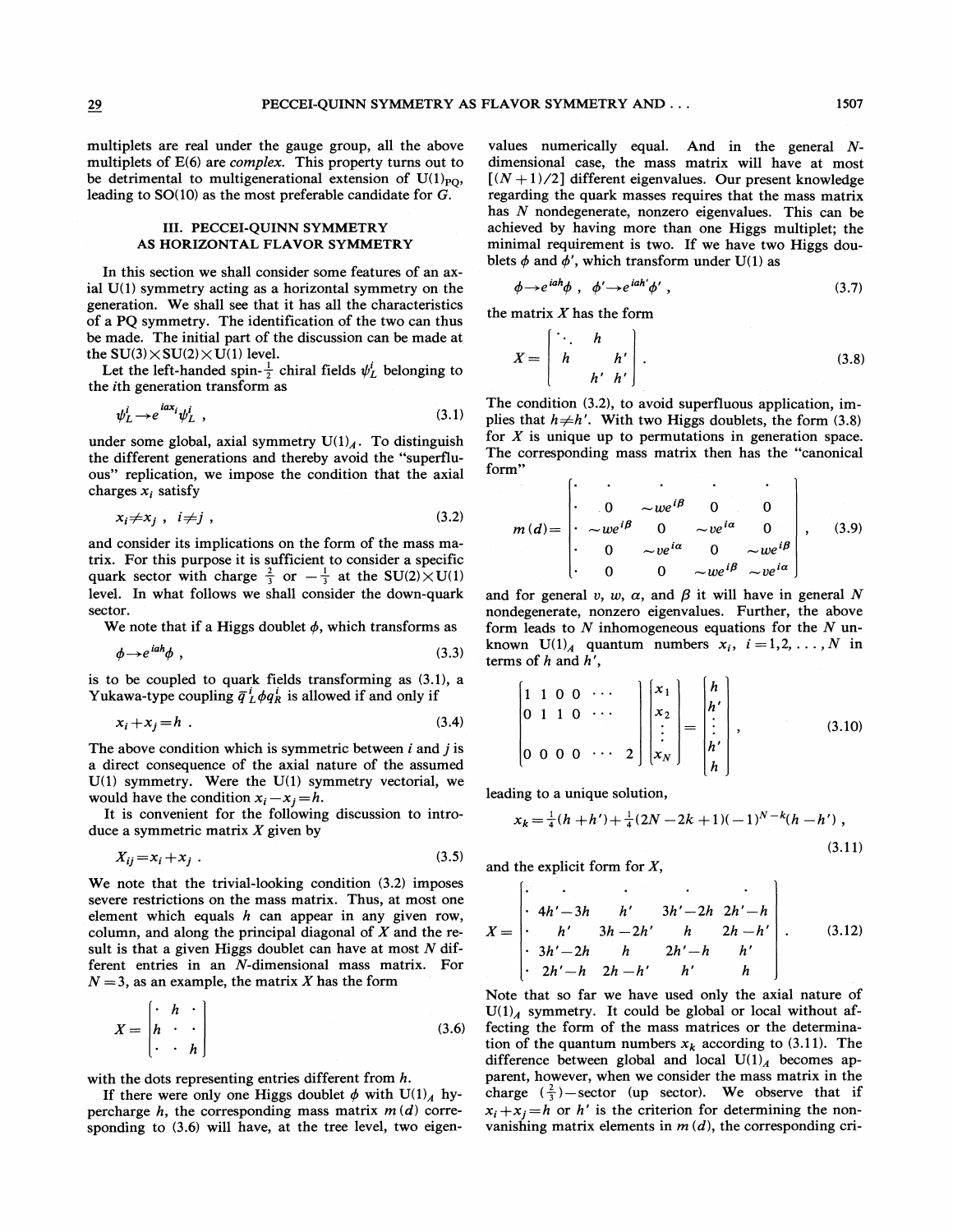terion for the up-quark mass matrix  $m(u)$  is

$$
x_i + x_j = -h \text{ or } -h'.
$$
 (3.13)

Since  $x_i, x_j$  are determined uniquely by specifying  $m(d)$ , it should be possible to determine the structure of  $m(u)$ from  $(3.12)$  and examine whether, by suitably restricting h and h', one can obtain  $m(u)$  with all the desirable features, namely, with nondegenerate, nonzero eigenvalues. Indeed, if we go back to  $X$  in (3.12), identify some of its elements as  $-h$  and  $-h'$ , and check whether the corresponding mass matrix  $m(u)$  has nondegenerate, nonzero eigenvalues, we find, after some algebra, that there are *only* two possibilities:

(a) The local solution:

$$
h = 0 (N \text{ odd}), \quad h' = 0 (N \text{ even}). \tag{3.14}
$$

In this case,

$$
\sum x_i = \sum x_i^3 = 0 \tag{3.15}
$$

implying the absence of triangular anomalies. The associated  $U(1)_A$  symmetry has to be a local gauge symmetry to avoid a true Goldstone boson. It can then be looked upon as a purely horizontal symmetry factor in flavor-unifying attempts with gauge groups larger than SU(5), SO(10), or E(6). Such a possibility has been examined before; the accompanying mass matrix  $m(u)$  has the desired features, but it does not possess a canonical structure identical to the one for  $m(\tilde{d})$ .<sup>16</sup> The nonvanishing elements in  $m(u)$ are shifted around relative to those in  $m(d)$ .

(b) The global solution:

$$
h + h' = 0 \tag{3.16}
$$

The associated  $U(1)_A$  symmetry has anomalies; it must be global in order that the theory be renormalizable. It can be identified as the global, axial PQ symmetry with the  $U(1)_{PO}$  quantum numbers determined uniquely in terms of  $h = -h' \equiv 2x$ . The matrix X has the form

$$
X = \begin{vmatrix} \cdot & \cdot & \cdot & \cdot & \cdot \\ \cdot & -7h & -h & -5h & -3h \\ -h & 5h & h & 3h \\ -5h & h & -3h & -h \\ \cdot & -3h & 3h & -h & h \end{vmatrix}
$$
 (3.17)

and

3.13) 
$$
x_N = x
$$
,  $x_{N-1} = -3x$ ,  $x_{N-2} = 5x$ ,  $\cdots$ ,  
\n*d*), it  $x_1 = -(-1)^N (2N-1)x$ . (3.18)

For  $N = 3$ , the two mass matrices are given by

$$
m(d) = \begin{bmatrix} 0 & d_1ve^{i\alpha} & 0 \\ d_2ve^{i\alpha} & 0 & d_3we^{i\beta} \\ 0 & d_2we^{i\beta} & d_5ve^{i\alpha} \end{bmatrix},
$$
 (3.19a)

$$
m(u) = \begin{bmatrix} 0 & u_1we^{-i\beta} & 0 \\ u_2we^{-i\beta} & 0 & u_3ve^{-i\alpha} \\ 0 & u_4ve^{-i\alpha} & u_5we^{-i\beta} \end{bmatrix},
$$
 (3.19b)

where  $d_1, d_2, \ldots, d_5$  and  $u_1, u_2, \ldots, u_5$  are arbitrary Yukawa couplings and  $\langle \phi \rangle =ve^{i\alpha}$ ,  $\langle \phi' \rangle =we^{i\beta}$ . Note that both  $m(d)$  and  $m(u)$  have an identical structure; they are not independent, but correlated with the following correspondence:

$$
m(d)_{ij} \sim ve^{i\alpha}
$$
 or  $we^{i\beta} \leftrightarrow m(u)_{ij} \sim we^{-i\beta}$  or  $ve^{-i\alpha}$ . (3.20)

These interesting features of the mass matrices along with a unique set of quantum numbers for the fermionic families at the  $SU(3) \times SU(2) \times U(1)$  level leads us to consider the global  $U(1)_{PQ}$  symmetry as also the horizontal flavor symmetry in the context of grand unification. Let us consider the symmetry group  $G \times U(1)_{\text{PO}}$ , where G is the single-generation, grand unification group, and ask whether the additional  $U(1)_{\text{PO}}$ -symmetry requirements leading to the desirable characteristics of the mass matrices place any restrictions on the choice of G. The case of  $G = SU(5)$  has been discussed in Sec. II A. Even at the single-generation level, it fails to provide a natural setting for  $U(1)_{\text{PO}}$ . Next if we consider SO(10) and a single Higgs-scalar representation  $\phi$ , the Yukawa couplings which give rise to the canonical form for the mass matrices (3.19a) and (3.19b) can be written as

$$
L_Y = G_1 \psi^T(x) C [\phi(2x)]^{\dagger} \psi(x) + G_2 \psi^T(x) C [\phi(2x)] \psi(-3x) + G'_2 \psi^T(-3x) C \phi(2x) \psi(x)
$$
  
+ 
$$
G_3 \psi^T(-3x) C [\phi(2x)]^{\dagger} \psi(5x) + G'_3 \psi^T(5x) C [\phi(2x)]^{\dagger} \psi(-3x) + \cdots
$$
 (3.21)

Note the alternating of  $\phi^{\dagger}(2x)$  and  $\phi(2x)$  in the above form, which follows from the requirement of  $U(1)_{PQ}$  symmetry. If now  $\phi(2x)$  is real, it will decompose pairwise,

$$
\phi(2x) = \phi_d(2x) + \phi_u^{\dagger}(2x) + \cdots ,
$$

giving rise to the mass matrices that have the correlated forms (3.19a), (3.19b). If it is complex, the correlation is in general lost. In the case of SO(10), the Higgs representations that can occur in  $(3.21)$  are  $\underline{10}$ ,  $\underline{120}$ , and  $\underline{126}$ . We known that  $10$  and  $120$  are both real. Further,  $10$  is sym-

netric while 120 is antisymmetric. The 126 representation is complex and symmetric. Hence, it follows that for  $\phi$ =10,

$$
G_2 = G'_2
$$
,  $G_3 = G'_3$ ,  $\cdots$ ,

leading to the desired forms (3.19a) and (3.19b) for  $m_d$ and  $m_{\mu}$ , respectively. For  $\phi = 120$ ,

$$
G_1=0
$$
,  $G_2=-G'_2$ ,  $G_3=-G'_3$ .

These lead to mass matrices with pair degeneracy in the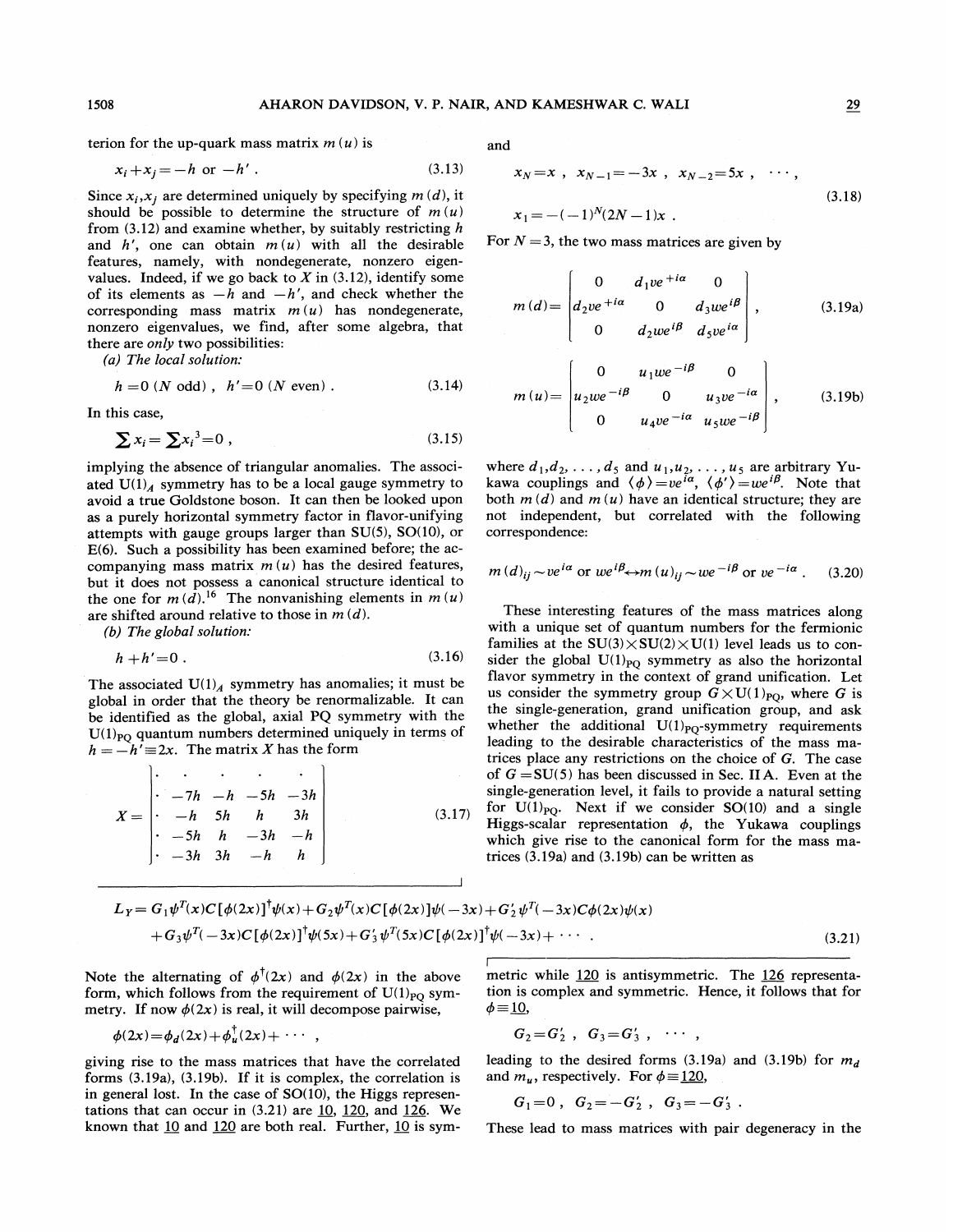or

mass eigenvalues. For  $\phi$  = 126,

$$
G_1 = G_3 = G'_3 = \cdots = 0
$$
,  $G_2 = G'_2$ ,  $G_4 = G'_4 = \cdots$ 

$$
G_2 = G'_2 = G_4 = G'_4 \cdots = 0
$$
,  $G_3 = G'_3 \cdots$   $\tan \theta_C \simeq$ 

This also leads to a pair degeneracy in the mass eigenvalues. Thus, in a minimal picture, where only one Higgs field couples to fermions, the Higgs representation must be 10.  $\phi_{120}$  or  $\phi_{126}$  alone would lead to a pair degeneracy in the mass eigenvalues, due to in the first case, the antisymmetric and in the second case, the complex nature of the representations. In general, unless a minimality condition is imposed on the Higgs system, the existence of more than one Higgs multiplet is permissible without affecting the canonical structure of  $m(d)$  and  $m(u)$ .

If  $G \equiv E(6)$ , the allowed Higgs representations 27, 351, and  $351'$  are all complex. Hence, none of these representations has a pairwise decomposition  $\phi = \phi_d + \phi_u^{\dagger} + \cdots$  as in the case of 10 of SO(10). Consequently  $m(d)$  and  $m(u)$ are not correlated, that is, the same expectation values do not enter these mass matrices. To the extent that this is a desirable feature, SO(10) emerges as a preferred candidate for G. Besides, as noted in Sec. II C, E(6) has other problems even at the single-generation level. We shall relegate the general features of the preferred  $SO(10)\times U(1)_{PQ}$ model, as well as numerical details concerning mass matrices and mixing angles, in a sequel to this paper, and conclude this section by summarizing the salient results discussed so far.

An axial  $U(1)$ <sub>4</sub> horizontal symmetry leads to the canonical form of the mass matrices. The U(1) quantum numbers are completely determined. If  $U(1)_A$  is global, the symmetry can be identified with  $U(1)_{PQ}$ . Further, if the accompanying single-generation grand unification group is SO(10), the opposite quantum numbers of  $\phi_u$  and  $\phi_d$ , the scale of  $U(1)_{\text{PO}}$  breaking, and the correlation of the up and down mass matrices are automatic. The number of generations unfortunately is still arbitrary.

## IV. PHENOMENOLOGICAL ASPECTS, MASS HIERARCHIES, AND "HORIZONTAL" COMPOSITENESS

From Secs. II and III, it should be evident that  $U(1)_{PQ}$ provides, both at the  $SU(3) \times SU(2) \times U(1)$  and at the grand unification level, constraints that restrict the forms of the mass matrices, and hence lead to phenomenological consequences. Of particular interest are the canonical forms (3.19a) and (3.19b) for  $m(d)$  and  $m(u)$  generated by a *single real* Higgs representation. The canonical form assures nondegenerate, nonzero eigenvalues for the masses, and the single real representation provides a simple correlation between the up- and down-sector quark mass matrices. This situation, realizable only in the  $SO(10)\times U(1)_{PQ}$  grand unification scheme due to the existence of a real representation  $10$  that can couple to  $16$ representation of the fermions, makes it an attractive minimal scheme. But is this minimal scheme a satisfactory one? The following brief and qualitative comments are in order concerning this question:

(1) With some reasonable assumptions concerning the quark mass hierarchies (which we will discuss a bit later), the canonical structure leads to the well-known formula

$$
\tan \theta_C \simeq \left[\frac{m_d}{m_s}\right]^{1/2},\tag{4.1}
$$

for the Cabibbo angle  $\theta_C$ . The current quark-mass values of  $m_d \sim 7.2$  MeV and  $m_s \sim 150$  MeV, which are the presently accepted values for these masses, lead to a value of  $\theta_c$  which is in excellent agreement with experiments. More generally, the canonical form enables one to eliminate the VEV's and the Yukawa-type couplings in favor of quark masses leading to expressions for the generalized Cabibbo-type mixing angles in the Kobayashi-Maskawa matrix. We wi11 discuss this in more detail in a sequel to this paper. But to the extent that the mixing angles are directly related to the quark masses, the canonical forms provide a predictive framework which can be tested against phenomenological analyses.

(2) In the minimal scheme with mass matrices completely correlated, the Cabibbo-Kobayashi-Maskawa matrix  $U_C$  is real and orthogonal. Therefore, the conventional celebrated phase  $\delta$  vanishes leading to no weak CP violation in the charged-current sector. The situation remains unaltered even if we make the Yukawa-type couplings complex. Weak CP violation has to be then relegated to the Higgs sector. This in itself is an attractive property of the  $U(1)_{\text{PO}}$  scheme. The need for two distinguishable Higgs doublets [at the  $SU(3)\times SU(2)\times U(1)$  level] leads to flavor-changing neutral currents mediated by Higgs scalars. There is a good possibility of correlating and explaining the smallness and the superweak character of weak CP violation and the smallness of flavor-changing neutral currents in a more satisfactory way than currently possible. These features can be attributed to the relatively heavy masses of the mediating Higgs scalars.

(3) In the minimal scheme, there is no satisfactory explanation for the smallness of the left-handed neutrino masses.

(4) There are at most  $\left[\frac{1}{2}(N+1)\right]$  arbitrary Yukawa coupling constants in the minimal version of  $SO(10)\times U(1)_{\text{PO}}$ . This means, renormalization effects and higher-order loop corrections aside, there are  $(N - 1)$  mass relations between  $N$  up quarks and  $N$  down quarks, in an N-generation model. These are in addition to the obviously unsatisfactory mass relation  $m(e)=m(d)$ . Examination of the relations between up- and down-quark masses in the case of three generations shows that they are not realistic, some of them being violated rather badly.

The above considerations suggest that the minimal scheme of  $SO(10)\times U(1)_{PQ}$  with only the 10 representation for the Higgs bosons generating the quark and lepton mass matrices is not adequate to explain the known features of the relevant masses and weak CP violation. It is necessary to enlarge the Higgs sector by adding 120 or 126 or both. The addition of these representations does not affect the canonical forms, but releases us from the tight correlation between the up-quark, down-quark, and lepton masses. As stated before, we shall take up these considerations in a sequel to this paper.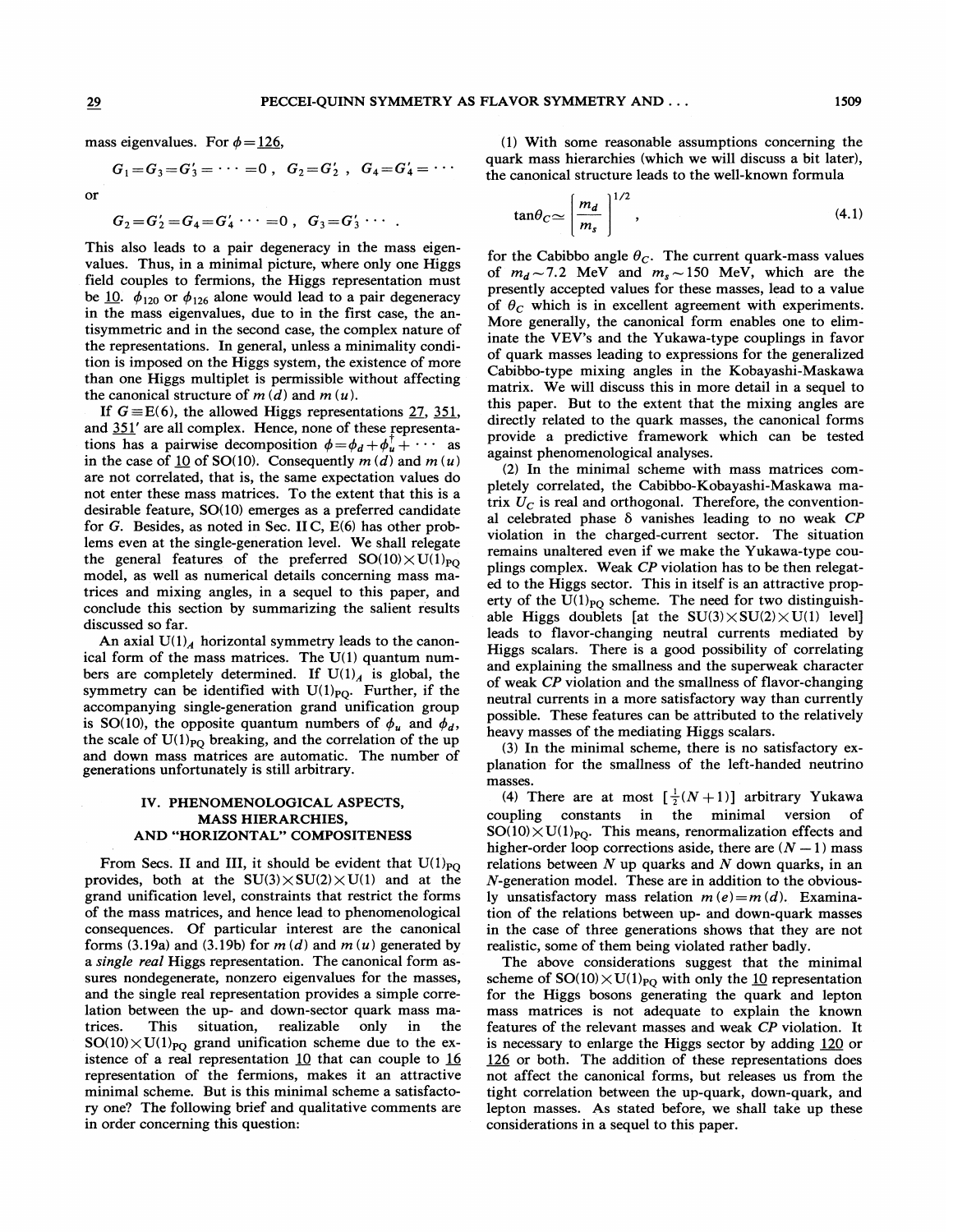## 1510 AHARON DAVIDSON, V. P. NAIR, AND KAMESHWAR C. WALI 29

We shall now turn our attention to the question of mass hierarchy or the gradation of masses from the first to the third (and perhaps the Nth) generation in the canonical form. We shall speculate on how the mass hierarchy can arise. Undoubtedly, computations of any predictive value are still very far, but a number of qualitative arguments can be made.

We shall start by considering how the mass eigenvalues change when we go from *n* generations to  $(n + 1)$  generations. Consider first  $n = 2$ , and a mass matrix of the form

$$
\begin{bmatrix} 0 & B \\ B & A \end{bmatrix} \tag{4.2}
$$

as an example. The eigenvalues are

$$
A, B2/A \text{ for } A \gg B,
$$
  
\sim A, \sim A \text{ for } A \sim B,  
\sim B, \sim B \text{ for } A \ll B. (4.3)

To avoid near degeneracy of masses we have to choose  $A \gg B$ . This feature of the last diagonal term in the mass matrix being dominant should persist for  $n$  generations to give the desired hierarchy of eigenvalues. Notice that this term corresponds to the heaviest generation. In terms of PQ quantum numbers, this is the generation with the lowest quantum number (magnitude only). The lighter generations must carry higher PQ numbers. Starting with a basic unit  $x$  for the heaviest generation, these quantum numbers, as we noted earlier, go like  $-3x$ ,  $5x$ ,  $-7x$ , etc., with the Higgs fields carrying  $2x$ . As we go up in PQ quantum number towards lighter generation the terms in the mass matrix become smaller and smaller. In fact, if  $B/A \simeq \epsilon$ , for *n* generations, the terms go as  $1, \epsilon, \epsilon^2 \cdots$  in units of A. Such a mass matrix is consistent with the experimentally observed hierarchy of quark masses. We shall return to a more detailed discussion of this point after introducing the idea of horizontal compositeness which, as we shall see, helps to understand in a simple way how such a hierarchy might arise.

Now the Higgs field can couple nearest-neighbor generations. The additivity of the PQ quantum number suggests that perhaps one could think of the higher, lighter generations as bound states of a fundamental generation, which is the heaviest, and the Higgs field  $\Phi$ . Copies of  $\Phi$ or  $\Phi^*$  are sequentially added to the fundamental generation to get the increase of PQ quantum number in steps of 2x.

The idea that the lighter generations are more composite than the heavier generation certainly seems counter to intuition but does not in any way contradict experimental information. Experimental bounds on compositeness from the anomalous magnetic moment of the electron and muon or the  $\mu \rightarrow e$  transition rates only tell us that the scale of the postulated binding should be beyond TeV's.

We now turn from  $U(1)_{PQ}$  and check whether this idea of compositeness is consistent with the group theory of grand unification. The basic diagonal Yukawa coupling term is

$$
\mathscr{L}_Y = G_1[\psi^T(x)C\phi^{\dagger}(2x)\psi(x) + \psi^{\dagger}(x)C\phi(2x)\psi^*(x)]\cdots
$$
 (4.4)

To second order this produces a term like

$$
\psi^T(x)\phi^{\dagger}(2x)\psi^*(x)\phi(2x) .
$$

We can identify this with a term like  $\psi^T(x)C\phi(2x)\psi(-3x)$ provided  $\psi^*(x)\phi^{\dagger}(2x)$  is bound to  $\psi(-3x)$ . The grand unification group theory to be checked is whether the product representation of  $\psi^*$  with  $\phi^{\dagger}$  contains the basic fermion representation. For SO(10),  $\phi = 10, 120, 126$ .  $\psi = 16$  and

$$
16^* \times 10 = 16 + 144,
$$
  
\n
$$
120 = 16 + 144 + 560 + 1200,
$$
  
\n
$$
126 = 144 + 672 + 1200.
$$

In SO(10), we can use 10 or 120 to form the bound states; 10 as we noted earlier is preferred on other grounds. The reality of  $10$  and  $120$  under SO(10) is crucial in forming bound states. For between the Yukawa term and the binding combination  $\psi^* \phi^{\dagger}$  there is a conjugation of  $\psi$ . For  $\phi$ , which are real under  $SO(10)$ , the group theory is unchanged and we get a  $16$  in the final state for the same reason that the coupling  $\psi^{\dagger}(x)\phi(2x)\psi^*(x)$  is allowed. For E(6), all the Higgs scalars are in complex representations and the compositeness picture does not work. Again for SU(5), we can form bound states but one has superfluous replication. For instance,  $\psi_{10}$  (–3x) can be formed in two ways:

$$
\epsilon^{\alpha\beta\gamma\delta\theta}(\psi_{\overline{10}_R})_{\gamma\delta}(\phi_d^\dagger)_{\theta} \text{ or } \psi_{5R}^\alpha\phi_u^\beta - \psi_{5R}^\beta\phi_u^\alpha
$$

There are two generations with the same PQ number. Thus, to avoid superfluous replication we should choose SO(10) as the grand unification group. Even in the SO(10) scheme we cannot allow both  $10$  and  $120$  in the Higgs sector since this would lead to a doubling of all generations due to binding of 10 and 120. In the decomposition of the product representation, there are higher-dimensional representations. We have to rule out these either on the general principle that lower-dimensional representations tend to be lower in energy or on some principle similar to the maximal-attractive-channel criterion used in hypercolortype theories. It is anyway a detailed question of dynamics.

Thus, the idea of horizontal compositeness along with the other principles discussed earlier leads to a unique picture of grand unification, viz., an  $SO(10)\times U(1)_{\text{PO}}$  model with the Yukawa-type Higgs fields being in  $10$  and  $126$ .

To go beyond these qualitative results, one needs more detailed information about the dynamics. While this is admittedly very difficult, we shall make some estimates for the various terms in the mass matrix which will help to understand the starting question to this discussion, viz. , the hierarchy of masses. The general higher-order term which can contribute to the mass matrix is of the form

$$
\frac{1}{\Lambda^{\Delta-1}} \frac{\psi \phi^{p-1}}{\Lambda^{p-1}} \frac{\psi \phi^{q-1}}{\Lambda^{q-1}} \phi^{\Delta} , \qquad (4.5)
$$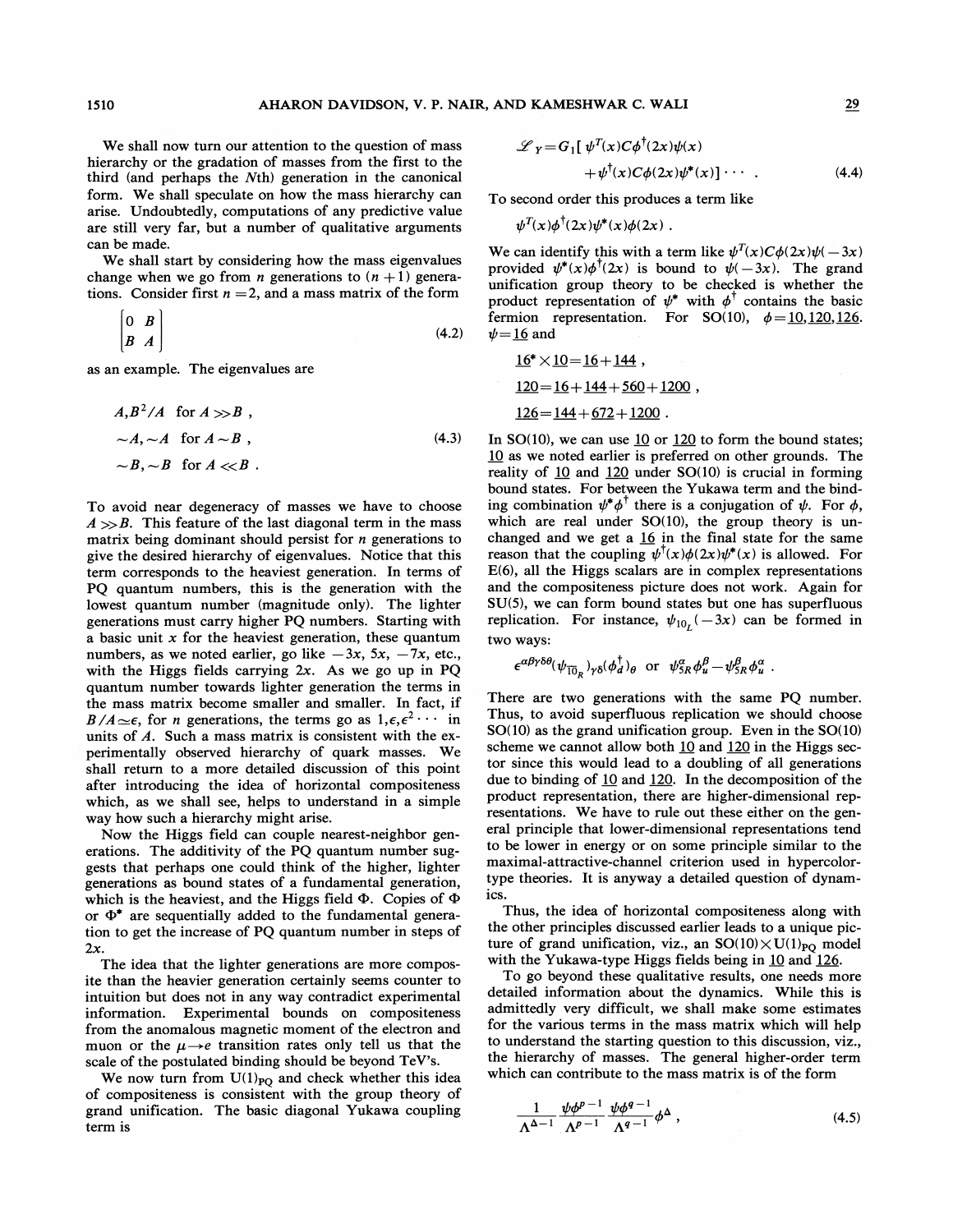$\epsilon$ 

 $\overline{1}$ 

where  $\Lambda$  is a mass scale introduced on dimensional grounds. Interpreting  $\psi \phi^{p-1}/\Lambda^{p-1}$  as the bound-stat fermion corresponding to the pth generation ( $p = 1$  is the heaviest generation), this term gives a contribution to the  $(p,q)$  element of the mass matrix. A is fixed in terms of p, q by the U(1)<sub>PO</sub> symmetry.  $\psi^p$  and  $\psi^q$  give a PQ charge  $x_p + x_q$  at the vertex; since each scalar can cancel only  $\pm 2x$ , the minimum value of  $\Delta$  is

$$
\Delta(p,q) = \left| \frac{x_p + x_q}{2x} \right|
$$
  
= 
$$
\begin{cases} p+q-1, & p+q \text{ even}, \\ p-q, & p+q \text{ odd}. \end{cases}
$$
 (4.6)

The tree-level mass terms are given by  $\Delta=0$ . The formation of a bound state has a mass scale  $\Lambda$  associated with it. Introducing a normalization factor  $\epsilon$  for the composite operator representing the bound state, viz.,<br>  $\psi \phi / \Lambda \sim \epsilon \psi (-3x)$ ,  $\psi \phi^2 / \Lambda^2 \sim \epsilon^2 \psi (5x)$ , etc., we can easily see that the tree-level mass matrix is of the form

$$
\begin{vmatrix}\n\cdot & \epsilon^2 \\
\cdot & \cdot \\
\epsilon^2 & \cdot \\
\epsilon & 1\n\end{vmatrix}
$$
\n(4.7)

up to an overall normalization. Phenomenologically,  $|m_{12}/m_{11}|$ . Let us include  $\Delta \neq 0$  terms. Replacing the  $\phi$ 's by their VEV's, we get a factor  $\eta \Lambda$  for each  $\phi$ , where  $\eta$  is a combination of coupling constants and other normalization factors. We should have  $\eta \ll \epsilon < 1$ , otherwise perturbation theory would break down. The  $(p,q)$ element of the mass matrix then looks like  $\sim \epsilon^{p+q-2}\eta^{\Lambda-1}$ , i.e.,

g3g <sup>2</sup> (4.8) E' 6 Yj'

Each term  $m_{pq}$  can have further corrections  $\sim \eta^2 m_{pq}$ .

Going back to the mass matrix (4.7) at the tree level we can extract the rough pattern of eigenvalues. One can construct symmetric polynomials of the eigenvalues as

$$
(\lambda_1 + \lambda_2 + \cdots) = \text{tr} \mathcal{M} = 1,
$$
  

$$
(\lambda_1 \lambda_2 + \lambda_2 \lambda_3 + \cdots) = \frac{1}{2} (\text{tr} \mathcal{M})^2 - \text{tr} \mathcal{M}^2
$$
  

$$
= \epsilon^2 + G(\epsilon^4),
$$

etc. Ignoring interference effects we then get

$$
\lambda_k \sim \epsilon^{2(k-1)}.
$$

Thus, logm is a linear function of the generation index. We may note here that  $Bjorken^{18}$  was the first to suggest the use of logm as a smooth function of  $k$ ; the tree-level pattern (4.7) has also been discussed by Fritzsch.<sup>17</sup>

#### V. CONCLUDING REMARKS

The "superfluous" replication of families of particles continues to plague grand unification schemes. Various attempts to incorporate this feature, predict the number of generations, and derive restrictions on the form of mass matrices have all had limited successes so far. If we consider quarks and leptons as fundamental constituents all the way to and beyond the grand unification mass scale, there does not appear to be any simple way to incorporate the generation structure.

In this paper we give up the idea of being able to predict the number of generations. Instead, given the number of generations, we show how a global, axial U(1) symmetry will severely restrict the forms of quark mass matrices leading to testable predictions. The idea becomes even more attractive when it is realized that the assumed U(1) symmetry can be the same as the celebrated U(1)<sub>PO</sub> symmetry through which one can avoid the strong CPviolation problem. Further, during the course of determining the mass matrices with certain desirable properties, we also determine the  $U(1)_{PQ}$  assignments which is suggestive of a new interpretation of the generation puzzle. It is sufficient to begin with one family of fermions and Higgs scalars. The other families can be regarded as composites of fermions and scalars. The quantum numbers and the mass hierarchy indicate that the lighter the generation, the more composite it is. Of course, one needs dynamics to make this idea concrete, but qualitatively it appears to be a very attractive and novel way to understand the generation puzzle.

We have shown, mostly from qualitative considerations, that the most attractive possibility for a multigenerational grand unified scheme is  $SO(10)\times U(1)_{PO}$ . In a sequel we will examine such a model in detail and study its consequences.

#### ACKNOWLEDGMENTS

Two of the authors (V.P.N. and K.C.W.) are supported by the U. S. Department of Energy under Contract No. DE-AC02-76ER03533. One of us (A.D.) wishes to thank H. Harari, M. Kugler, and N. Sieberg for many helpful discussions.